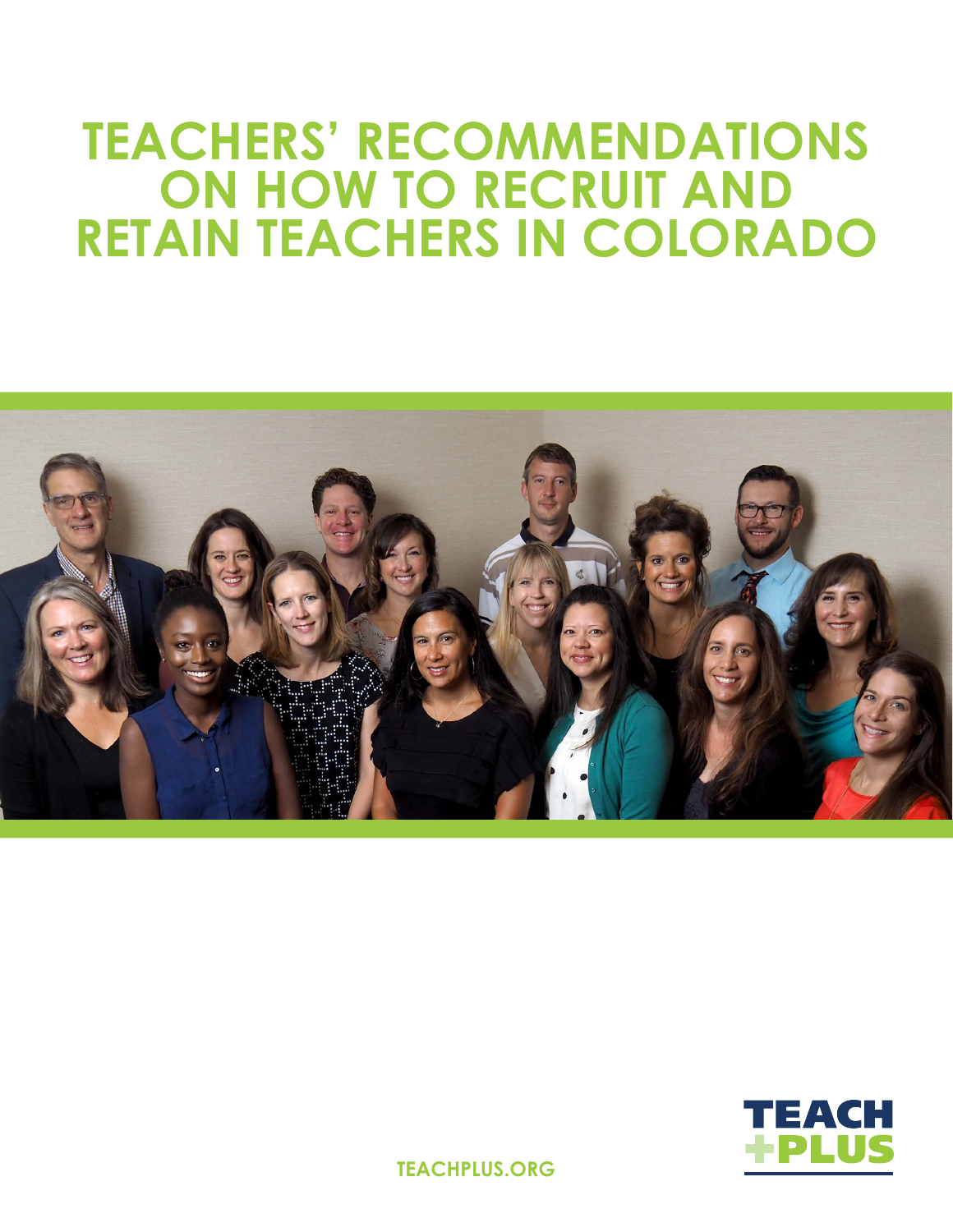# +++++++++++++++ **AUTHORS** +++++++++++++++

Jennifer Armstrong (lead author) Mary Hulac (lead author)

Nathan Pearsall Jennifer Wiggins

Copyright 2018, Teach Plus All rights reserved

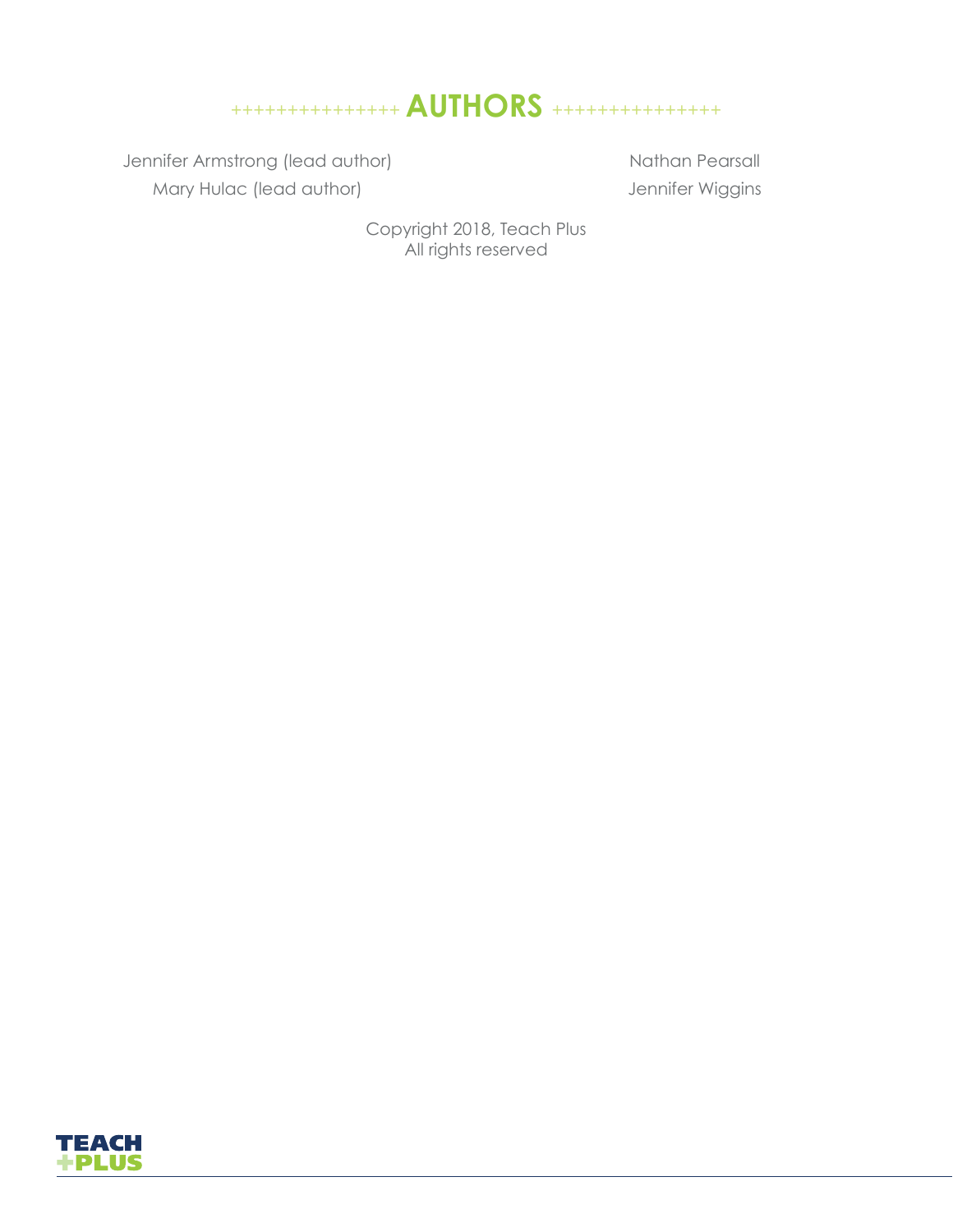### +++++++++++++++ **INTRODUCTION** +++++++++++++++

In 2017, the Colorado Legislature revised the Colorado Statutes to require the Colorado Department of Higher Education (CDHE) and the Colorado Department of Education (CDE) "to examine recruitment, preparation, and retention of teachers and to prepare a strategic plan to address teacher shortages in school districts and public schools within the state."1 Following this, in December 2017, CDHE and CDE published a "Strategic Action Plan" to address the new law's provisions, including four strategic goals and 34 strategies categorized based on cost.2

The four goals are:

- 1. Retain educator talent by increasing teacher retention.
- 2. Retain and attract educator talent by increasing teacher compensation and benefits.
- 3. Attract educator talent in content shortage areas by developing targeted programs in areas of need.
- 4. Attract educator talent by creating programs to increase enrollment and completion of Educator Preparation Programs (EPPs)

Since these four goals and the 34 strategies have funding implications, the authors of the Strategic Action Plan aligned costs with each strategy.

We are a group of Teach Plus Colorado Policy Fellows who teach in public schools in urban, suburban, and rural areas in our state. While the authors of the plan noted in their report that they had convened a series of town hall meetings across the state, we felt that the voice of teachers, those who would be directly impacted by the implementation of these policies, were missing from the forefront of the conversation.

In this brief, we share the findings from a survey administered to Colorado teachers in January 2018 and the recommendations on the most cost-effective strategies. Our goal is that these recommendations help to inform state policy aimed at remedying teacher shortages.

### **FINDINGS**

- 1. Teachers desire strategies that will reduce financial barriers towards becoming a teacher, including student loan forgiveness and increased compensation.
- 2. Teachers need more support. Well-trained paraprofessionals are needed to assist in the classroom. Teachers need opportunities for career advancement and leadership roles that allow experienced teachers to stay in the classroom, and novice teachers need a reduced teaching load.
- 3. Teachers are retained in schools with positive leadership and school climate.
- 4. Teacher preparation programs need to effectively prepare teacher candidates to be ready upon graduation to meet the diverse needs of Colorado's students.

### **RECOMMENDATIONS**

- 1. Improve compensation for teachers.
- 2. Improve induction programs to remove barriers to becoming a teacher.
- 3. Better equip school administrators to create positive and productive building climates.
- 4. Reduce fees associated with becoming licensed and offer additional compensation for National Board Certification.

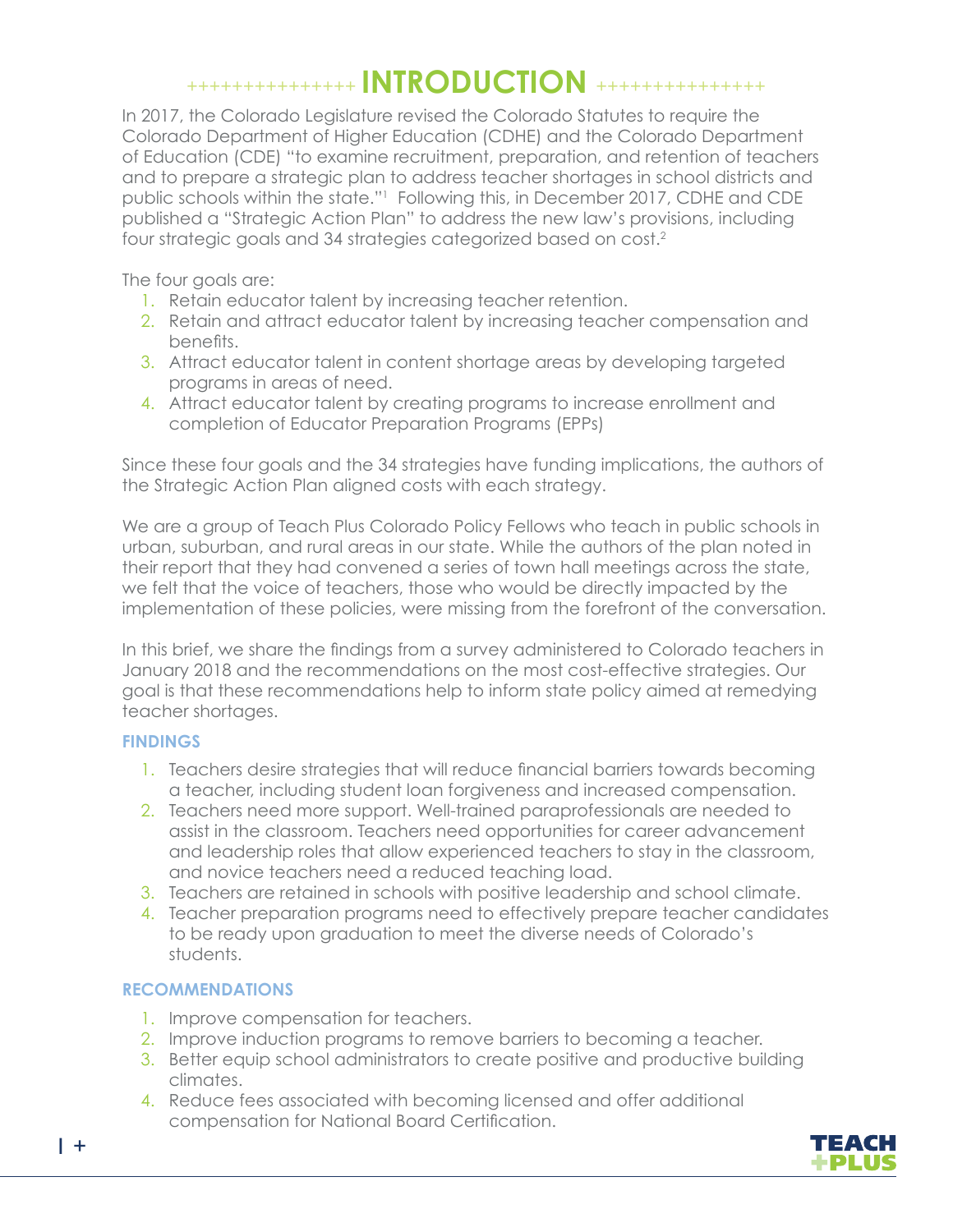# +++++++++++ **METHODOLOGY** +++++++++++

Our research was designed to rank the strategies aligned to cost as proposed by the CDHE and CDE Strategic Action Plan. We wanted to know which strategies teachers felt would be the most effective based on cost. The Strategic Action plan categorized estimated cost using five categories:

- 1. High Cost
- 2. Moderate/High Cost
- 3. Moderate Cost
- 4. Low Cost [none of the strategies listed aligned to this category]
- 5. Non Cost

To collect teachers' recommendations, we invited teachers from rural, suburban, and urban schools from K-12 grades from across the state to participate in a survey conducted between January 11th and 26th, 2018. The survey was distributed by Teach Plus Colorado Policy Fellows and supporting organizations.

- **+** Three hundred elementary, middle, and high school educators from rural, suburban, and urban areas offered their perspectives on the Strategic Action Plan.
- **+** These educators represent a broad cross-section of Colorado teachers. Eighty-nine percent of the teachers represented non-charter public schools, and 11 percent are from charter schools.3
- **+** Forty-four percent of the teachers had ten years or less experience, with 56 percent had more than 10 years of experience.<sup>4</sup>
- **+** Twenty-seven percent of teachers reported teaching in rural school settings, 47 percent in suburban settings, 23 percent in urban settings, and three percent in other types of settings.<sup>5</sup>

# +++++++++++ **FINDINGS** +++++++++++

Because the CDHE and CDE Strategic Action Plan categorized strategies based on cost we decided to organize our findings in the same manner. Our findings follow the "high cost," "moderate/high cost," "moderate cost," and "no cost" categories. The CDHE and CDE Strategic Action Plan was purposefully ambiguous as to cost ranges since actual costs can be difficult to pinpoint. We analyzed what options had the highest percentage of "strongly support" responses along with which strategy teachers thought would be most effective. We also looked at the teachers' general thoughts in the comments section under each cost category. From this, we extracted general themes which we call findings. For each cost category there is a general finding, a chart outlining teachers belief in the most effective strategy presented, and a narrative section summarizing comments voiced by respondents.

### **FINDING 1:** TEACHERS DESIRE STRATEGIES THAT WILL REDUCE FINANCIAL BARRIERS TOWARDS BECOMING A TEACHER, INCLUDING STUDENT LOAN FORGIVENESS AND INCREASED COMPENSATION.

The first cost category are the highest cost strategies that would require the most funding. The majority of these strategies address issues related to teacher compensation in some

way. Not surprisingly, teachers overwhelmingly supported strategies that would increase pay or help to pay down student loan debt. Figure 1 shows all the strategies provided by CDE's

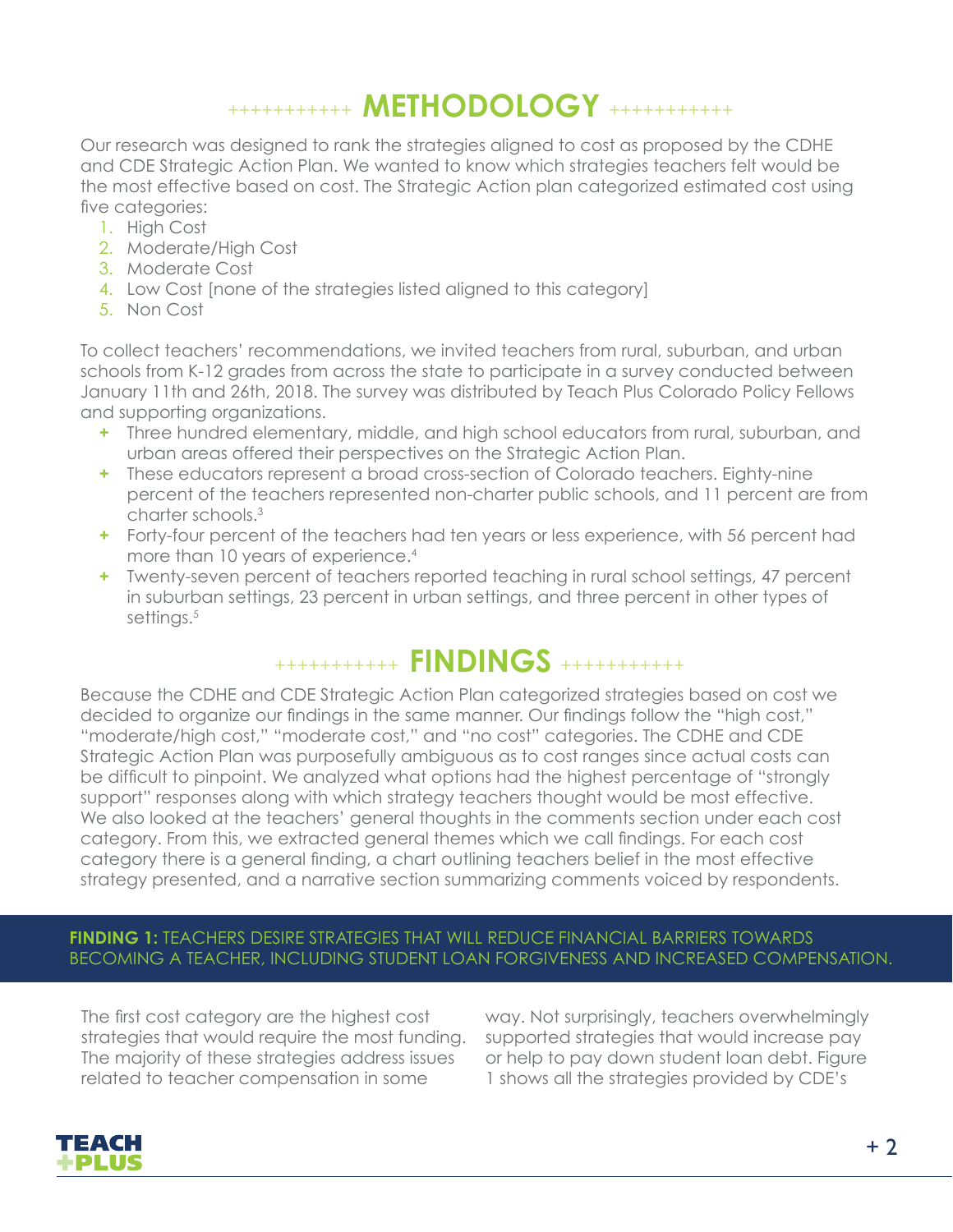Strategic Action Plan in this cost category and the percentage of teachers who thought that strategy would best solve the issue of teacher recruitment and retention (see Figure 1).<sup>6</sup> Analysis of these numbers and the open response comments lead us to believe that

teachers desire strategies that will increase compensation, pay off outstanding student loan debt, or allow for the use of increased compensation to incentivize teachers to teach in hard-to-staff schools.

#### **Figure 1***. Question: "If you had to pick one strategy from this cost category that you believe would be the most effective, which one would you choose?"*

#### **High Cost**

| <b>Recruitment and</b><br>retention strategy                                                                                                                                 | <b>Percentage of those</b><br>surveyed who chose<br>the strategy as the<br>most effective solution |
|------------------------------------------------------------------------------------------------------------------------------------------------------------------------------|----------------------------------------------------------------------------------------------------|
| Offer student loan forgiveness.                                                                                                                                              | 23%                                                                                                |
| Consider state salary equalization aid to incentivize districts<br>to voluntarily raise minimum teacher and early child care<br>provider salaries and wages.                 | 22%                                                                                                |
| Provide supplemental compensation for teachers working in<br>hard-to-staff schools (particularly remote rural schools).                                                      | 10%                                                                                                |
| Consider implementing a differentiated pay scale for teachers<br>in low-income districts and schools teaching in shortage areas.                                             | 9%                                                                                                 |
| Increase the number of teachers trained through traditional<br>and alternative educator preparation programs that include<br>teacher residencies and grow your own programs. | 8%                                                                                                 |
| Explore the possibility of minimum teacher and early child care<br>provider salaries.                                                                                        | 7%                                                                                                 |
| Offer scholarships that attract teachers of color to complete<br>licensure requirements and enter teaching.                                                                  | $6\%$                                                                                              |
| Offer housing incentives.                                                                                                                                                    | 6%                                                                                                 |
| Institute tax credits for early child care providers and<br>education professionals.                                                                                         | 4%                                                                                                 |
| Offer scholarships for content in teacher shortage areas to<br>complete licensure requirements and enter teaching.                                                           | 3%                                                                                                 |
| Establish subsidies for early child care and education<br>businesses to increase the salaries and wages of early child<br>care.                                              | 2%                                                                                                 |

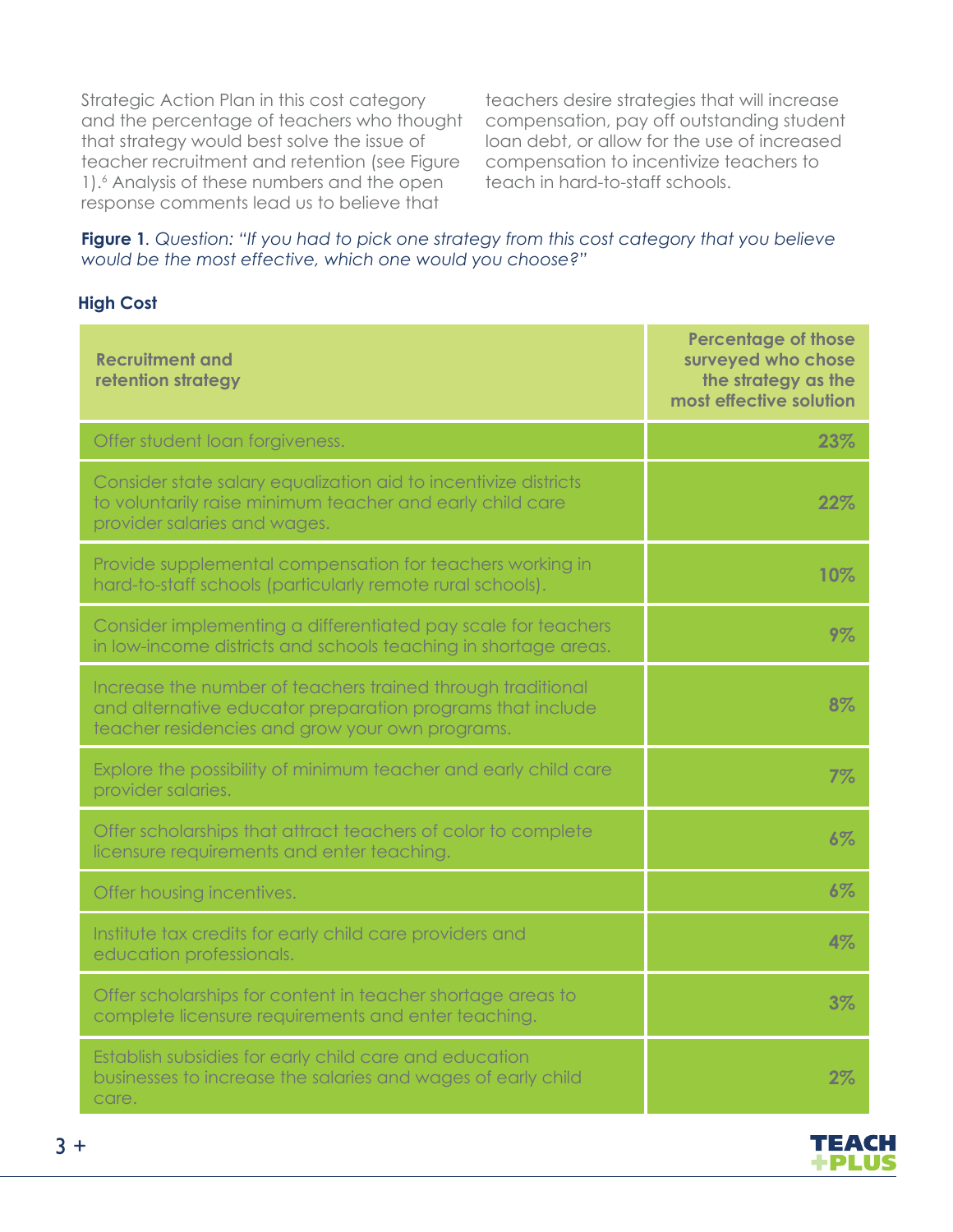A vast majority of all respondents refer to compensation including higher wages, housing incentives, wage equalization, and student loan forgiveness as barriers to the profession and to retaining teachers. This was not surprising as the strategy in this category that was most strongly supported dealt with wages. One individual wrote that, *"There is no way that as a 24 year-old, third year teacher with a Master's Degree that I could live in the city or the surrounding cities within my school district without a roommate."* This type of sentiment was repeated many times. This causes teachers to have to live farther away from the communities in which they teach and/or take on the added stress of having adult roommates. Another teacher commented that, *"Teachers do not have* 

*a living wage in Colorado, and excellent teachers are leaving the profession because it is unsustainable."* Teaching is a stressful profession and the lack of compensation is adding to that stress load.

Roughly a quarter of teachers specifically mentioned student loan forgiveness. The cost of secondary education has skyrocketed in the past decade, placing an immediate financial burden on those who enter the teaching profession. A teacher shared these concerns: *"College is so expensive, and many people can find higher paying jobs after graduating that will help to more quickly pay back their loans. Loan forgiveness would help to take this concern away from educators."* 

**FINDING 2:** TEACHERS NEED MORE SUPPORT. WELL-TRAINED PARAPROFESSIONALS ARE NEEDED TO ASSIST IN THE CLASSROOM. TEACHERS NEED OPPORTUNITIES FOR CAREER ADVANCEMENT AND LEADERSHIP ROLES THAT ALLOW EXPERIENCED TEACHERS TO STAY IN THE CLASSROOM, AND NOVICE TEACHERS NEED A REDUCED TEACHING LOAD.

The next cost category is moderate/high cost. While these strategies would still be a significant financial investment, they address concerns around the working conditions of teachers. These strategies cover a wider variety of issues from classroom support to professional development. Figure 2 shows all suggested strategies from CDE and the percentage of teachers who indicated that the given strategy was the was the most

effective in this category (See Figure 2).7 Thorough study of the respondents' selections and comments showed that teachers need more support in the classroom from welltrained paraprofessionals, as well as career advancement and leadership roles that allow experienced teachers to stay in the classroom, and reduced workloads for novice teachers.

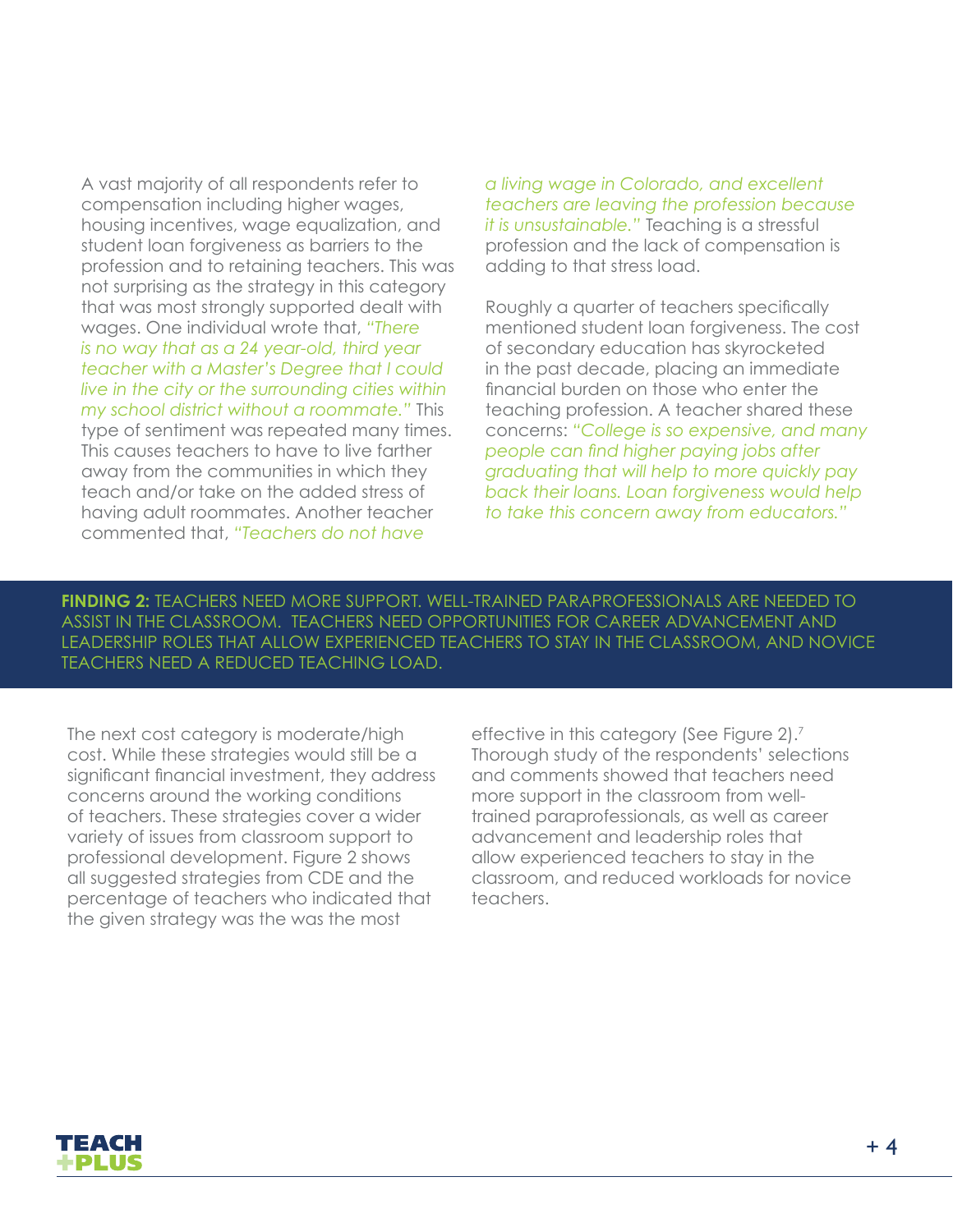**Figure 2.** *Question: "If you had to pick one strategy from this cost category that you believe would be the most effective, which one would you choose?"* 

### **Moderate/High Cost**

| <b>Recruitment and</b><br>retention strategy                                                                                                                                                       | <b>Percentage of those</b><br>surveyed who chose<br>the strategy as the<br>most effective solution |
|----------------------------------------------------------------------------------------------------------------------------------------------------------------------------------------------------|----------------------------------------------------------------------------------------------------|
| Provide district funding to increase paraprofessional support for<br>teachers and students.                                                                                                        | 17%                                                                                                |
| Support teacher National Board certification to encourage<br>remaining in the classroom, professional recognition, career<br>and leadership advancement, and increased salary and<br>compensation. | 13%                                                                                                |
| Provide reduced teaching loads for novice teachers.                                                                                                                                                | 13%                                                                                                |
| Provide financial support to teacher candidates through<br>student teaching stipends.                                                                                                              | 10%                                                                                                |
| Provide reduced teaching loads for mentor teachers to work<br>more strategically with novice teachers.                                                                                             | 9%                                                                                                 |
| Support peer review and mentorship as an advancement<br>opportunity for distinguished teachers.                                                                                                    | 9%                                                                                                 |
| Allow retired teachers to re-enter the profession in rural,<br>suburban, and urban districts.                                                                                                      | 8%                                                                                                 |
| Provide improved educational leadership preparation and<br>professional development to assist principals in creating<br>positive school climate and culture.                                       | 7%                                                                                                 |
| Provide transportation and technology stipends for rural<br>teachers and student teachers placed in rural schools.                                                                                 | 5%                                                                                                 |
| Create and provide funding for districts to provide teacher<br>induction programs for initial licensed teachers.                                                                                   | 4%                                                                                                 |
| Develop and fund statewide competitive grant programs<br>to support professional development and recognition for<br>educators.                                                                     | 3%                                                                                                 |



 $5 +$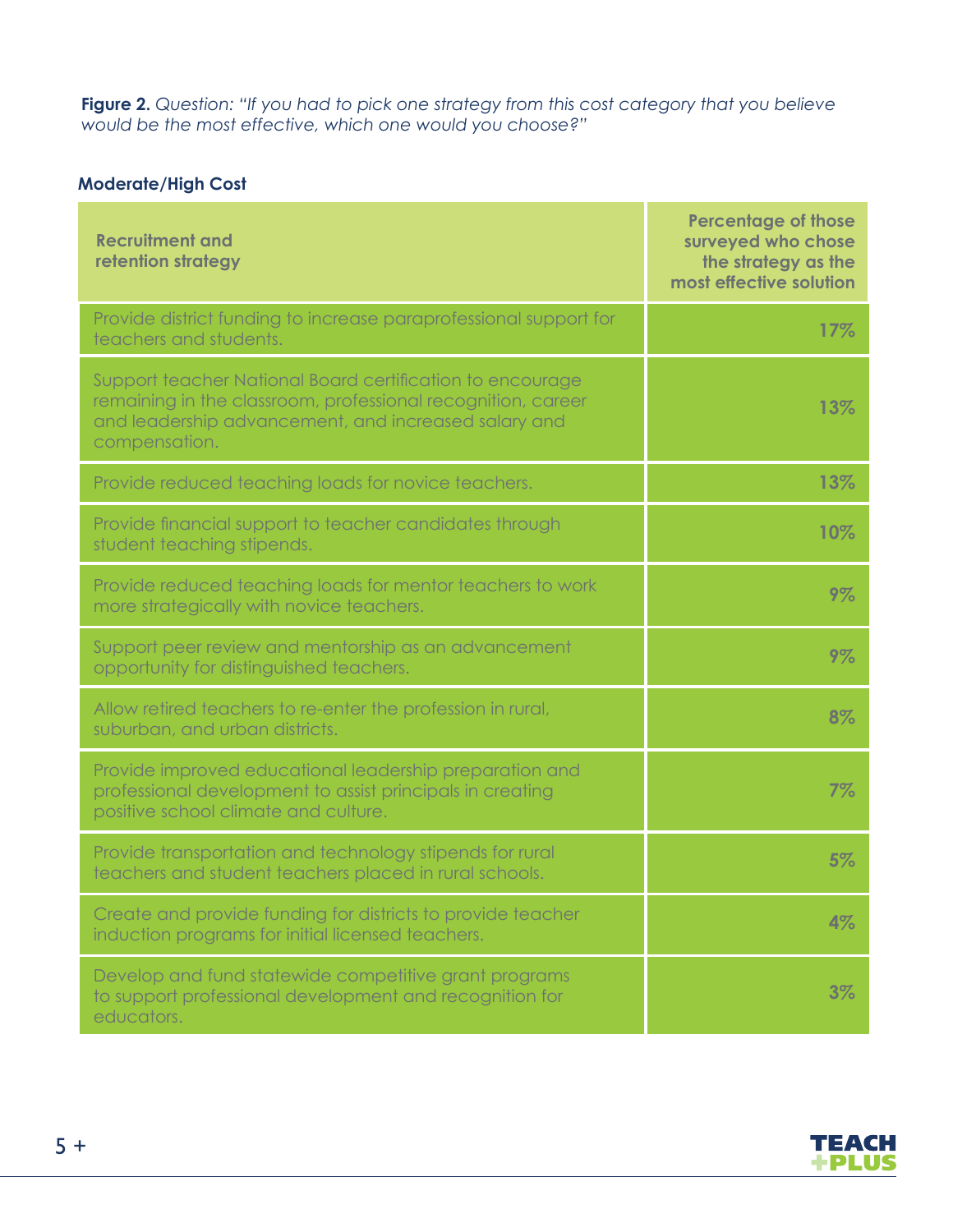Teachers find themselves with larger class sizes and more needs than ever before. One respondent said, *"With so many special education, ELL, and low learners, teachers are left with so many levels of students, they have a difficult time meeting all the needs. Well-trained paras would help this problem."* Having well trained paraprofessionals to support teachers as they differentiate their practice based on student need in the classroom would increase student success and reduce feelings of burnout for teachers. Seventeen percent of teachers surveyed indicated that more funding for paraprofessionals in the classroom would increase teacher retention.

Professional recognition is also important for teachers, reflected in this teacher's comment: *"Supporting teachers through NBCT [National Board Certification Training] will be a move to help retain our highest quality educators and ensure they are properly recognized/ rewarded for their contributions and effort."* However, while teachers supported National Board certification (13 percent), they stated that presently there is not enough financial

incentive to make the cost and work load of this certification worthwhile. This creates an environment where further learning is a financial burden rather than a way to advance in the field. As a result, many feel stymied in the field of education and choose to pursue other careers.

New teachers recognize the need to be supported in their first years through reduced teaching loads and mastering teaching before taking on non-teaching duties like club sponsorship or committee membership. This new teacher said: *"As a newer teacher, I was strapped with three preps [class subjects to prepare for] and two of the classes were subjects where I was the only teacher. I looked up jobs every night and wanted to get out of the profession."* Teachers believe this support will help new teachers feel better prepared and more successful in their day-to-day experiences and allow them to gain a strong foundation before increasing their responsibilities. Thirteen percent of respondents indicated that this alone would decrease "new teacher burnout."

#### **FINDING 3:** TEACHERS ARE RETAINED IN SCHOOLS WITH POSITIVE LEADERSHIP AND SCHOOL CLIMATE.

The third cost category shows the responses of teachers to strategies that CDE anticipates will have a moderate price tag to implement. These strategies deal primarily with fees incentives and school culture. A resounding 54 percent of respondents indicated that

improved building and district leadership would have a positive effect on teacher retention (See Figure 3).8 Many also discussed the financial roadblocks to becoming a teacher as a major hindrance to recruitment.

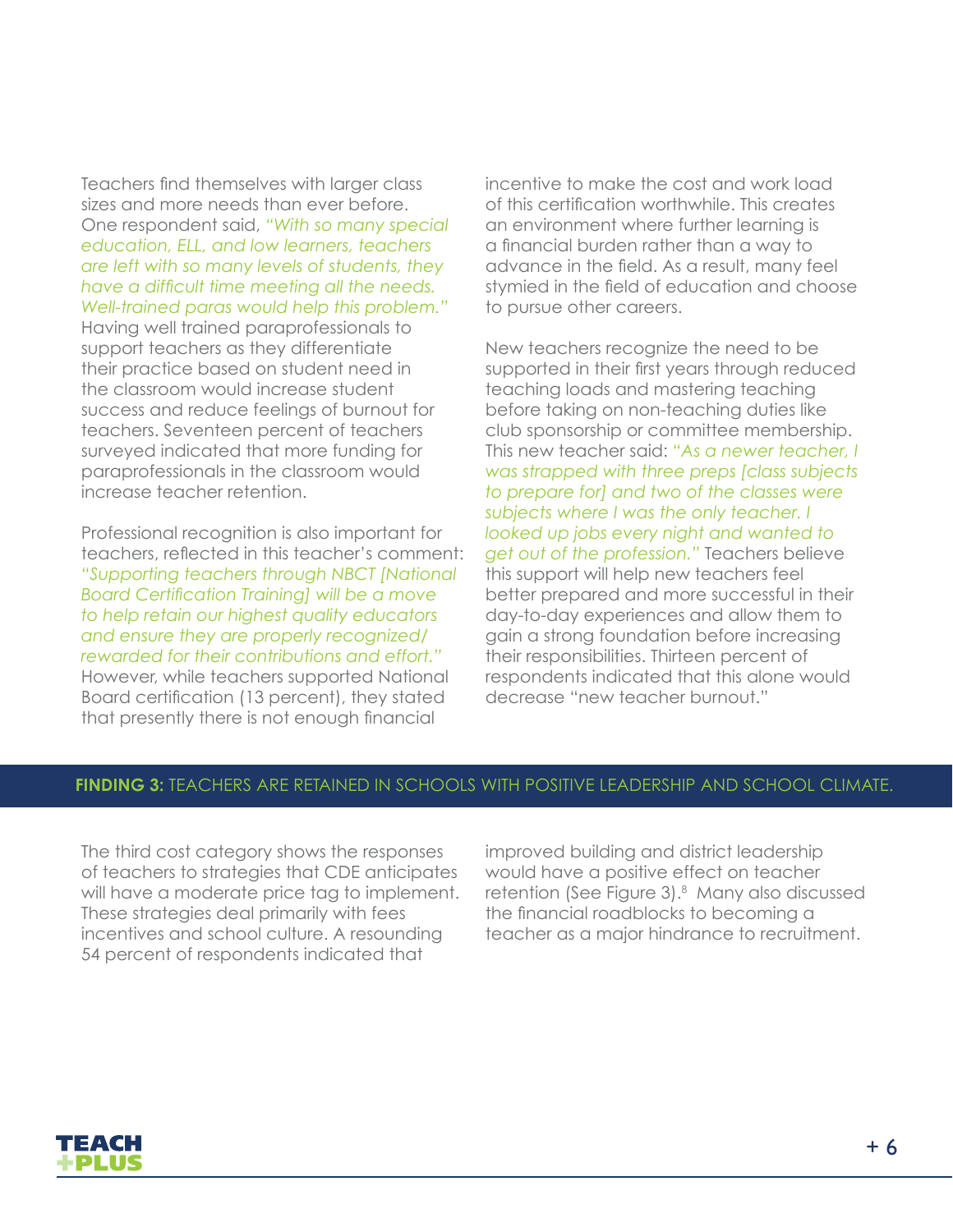**Figure 3.** *Question: "If you had to pick one strategy from this cost category that you believe would be the most effective, which one would you choose?"* 

#### **Moderate Cost**

| <b>Recruitment and</b><br>retention strategy                                                                                                                      | <b>Percentage of those</b><br>surveyed who chose<br>the strategy as the<br>most effective solution |
|-------------------------------------------------------------------------------------------------------------------------------------------------------------------|----------------------------------------------------------------------------------------------------|
| Provide improved educational leadership preparation and<br>professional development to assist in creating school and<br>district cultures that support educators. | 54%                                                                                                |
| Provide financial support to prospective education majors<br>through licensure exam fee waivers.                                                                  | 32%                                                                                                |
| Provide incentives for early notification of retirement to<br>facilitate accurate projections.                                                                    | 14%                                                                                                |

The majority of respondents do not feel supported by the culture in their districts or schools. Fifty-four percent of teachers surveyed think that a positive climate and culture would lead to a higher retention rate among educators and would keep experienced teachers in the classroom longer. As one teacher put it: *"Finding a school in which a teacher feels supported, invested in, and has room for growth—all from the top down, could be one of the deciding factors as to whether or not a teacher stays in the profession."* Teachers would like to see more distributive leadership in their schools that would lessen the weight from one person and have more teacher input into school wide decisions.

In order to attract new teachers to the profession, thirty-two percent of respondents believe there should be grants or monies to help with the cost of becoming a teacher. *"Added costs, especially in a profession* 

*that doesn't pay well, deters people from* 

*entering,"* commented one teacher. The expense of teacher preparation programs is significant, especially since some teachers enter teaching as their second profession. This contributes to the increasingly overwhelming amount of student loan debt. While student teaching is a necessary part of the pathway to teaching, pre-service teachers find it difficult to balance a full-time job along with their student teaching experience since there is no compensation involved. The additional cost is that of exams a teacher takes to gain the necessary license. The exam costs are due upfront and are hard to pay when preservice teachers are not generating income. These licenses are required before employment, and there could be grants based on financial need available through ESSA Title II part A, to help defray the costs. These grants could be temporary, until the issue of adequate school funding is further addressed by the state.

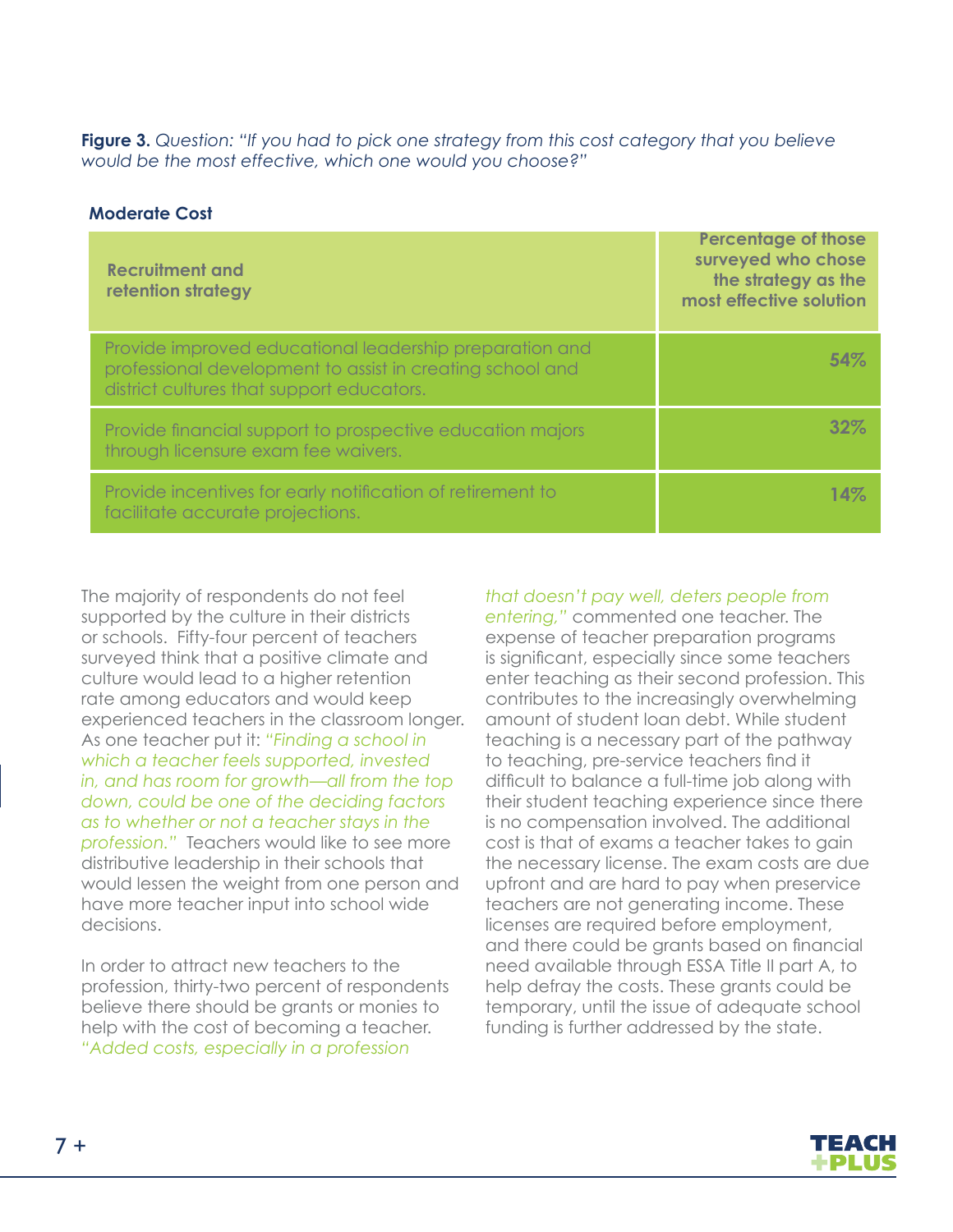#### **FINDING 4:** TEACHER PREPARATION PROGRAMS NEED TO EFFECTIVELY PREPARE TEACHER CANDIDATES TO BE READY UPON GRADUATION TO MEET THE DIVERSE NEEDS OF COLORADO'S STUDENTS.

The final cost category are strategies set forth by CDE's Strategic Action Plan that would be investments of time and energy rather than money. Many of these strategies have to do with the collaboration of districts and teacher preparation programs and the way preservice teachers are trained. Based on comments

made and strategies with the most support, we found that there is a misalignment with what districts actually expect of new teachers and how teachers are trained. Figure 4 shows which strategies those surveyed most supported (See Figure 4).<sup>9</sup>

**Figure 4.** *Question: "If you had to pick one strategy from this cost category that you believe would be the most effective, which one would you choose?"*

| <b>No Cost</b> |  |
|----------------|--|
|----------------|--|

| <b>Recruitment and</b><br>retention strategy                                                                                                                               | <b>Percentage of those</b><br>surveyed who chose<br>the strategy as the<br>most effective solution |
|----------------------------------------------------------------------------------------------------------------------------------------------------------------------------|----------------------------------------------------------------------------------------------------|
| Align educator preparation program content and endorsements<br>with the needs and expectations of school districts.                                                        | 25%                                                                                                |
| Prepare teacher candidates for teaching and living in<br>geographically and socio-economically diverse areas, e.g., rural,<br>remote rural, urban, and suburban.           | 19%                                                                                                |
| Waive student teaching practicum employment restrictions for<br>teacher candidates in good academic and dispositional standing.                                            | 16%                                                                                                |
| Align student teaching practicums with anticipated district<br>teacher position openings.                                                                                  | 12%                                                                                                |
| Cultivate partnerships with in-state and out-of-state educator<br>preparation programs based on hiring projections.                                                        | 8%                                                                                                 |
| Forge public and private partnerships to develop a marketing<br>campaign.                                                                                                  | 7%                                                                                                 |
| Create educator preparation program policies that require<br>teaching methodology course practicums in geographically<br>diverse districts over the course of the program. | 6%                                                                                                 |
| Expedite approval of targeted programs for traditional and<br>alternative educator preparation programs in content shortage<br>areas.                                      | $6\%$                                                                                              |

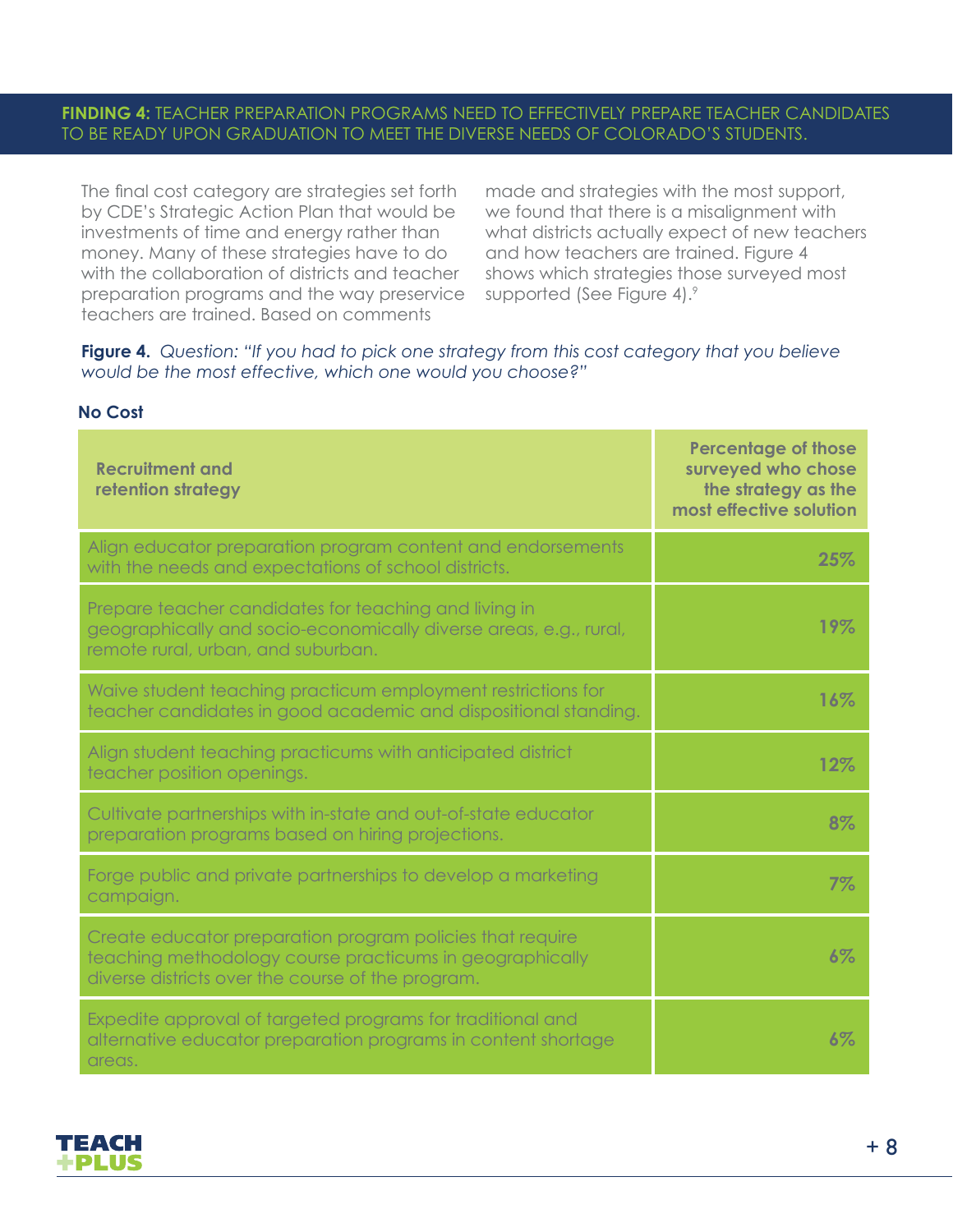Aligning district and school needs to the content of teacher preparation programs would better prepare new teachers for workplace conditions and available jobs. As one teacher said, *"[It] Makes sense to plan ahead."* This strategy is comparable to a business inventory; when a company anticipates that a particular product will be in higher demand, they stock more of it. Being better prepared to meet diverse needs also reduces feelings of burnout for teachers in their early years and could lead to better retention rates. Twenty-five percent of teachers indicated that this would be the most impactful non-cost strategy.

Since we know that rural districts in particular struggle with teacher shortages, educator

preparation programs should include content that prepares pre-service teachers to teach in these rural communities. This would better ensure that when teachers are hired in these districts they have the tools needed to be successful and thus more likely to stay. A teacher expressed the frustration of not being prepared by saying, *"Many times, training for teaching in these areas occurs AFTER the school year begins, rather than before. It's much better to go into a situation well informed and prepared to deal with specific challenges surrounding the area."* Adequate preparation of new teachers reduces the "shock" of being a new teacher and subsequent attrition.

# +++++++++++ **RECOMMENDATIONS** +++++++++++

#### **RECOMMENDATION 1:** IMPROVE COMPENSATION FOR TEACHERS.

Notably, the strongest response across the board was that teachers need to be able to earn a livable wage. Recent events throughout the nation involving teacher walkouts for more state education funding, including an increase in teacher compensation, have raised the issue. Colorado ranks in the bottom third in teacher compensation. The fact that teachers are finally standing up and demanding more pay is a nationwide phenomenon and will continue to gather steam as more and more teachers are being emboldened by others around the country. There are multiple ways to increase compensation for teachers besides increased salaries, with the survey respondents strongly supporting the idea of student loan forgiveness. By reducing the monthly loan payments, teachers can keep more of their salary which nets a pay raise. Loan forgiveness might even encourage early career teachers to stay in the profession.

#### **RECOMMENDATION 2:** IMPROVE INDUCTION PROGRAMS TO REMOVE BARRIERS TO BECOMING A TEACHER.

Access to high quality induction programs doubles the length of time teachers are retained as compared to teachers who do not have access to these programs.<sup>10</sup> The framework for these programs provided by CDE should be modified to include stipulations about the reduction of responsibilities outside of the classroom for novice teachers. The cost of student teaching is high in both time and money. Student teachers often work another job in order to afford the tuition payments and licensure requirements that come with entering the teaching profession. We recommend supporting student teachers by reducing the costs or by providing compensation for their work.

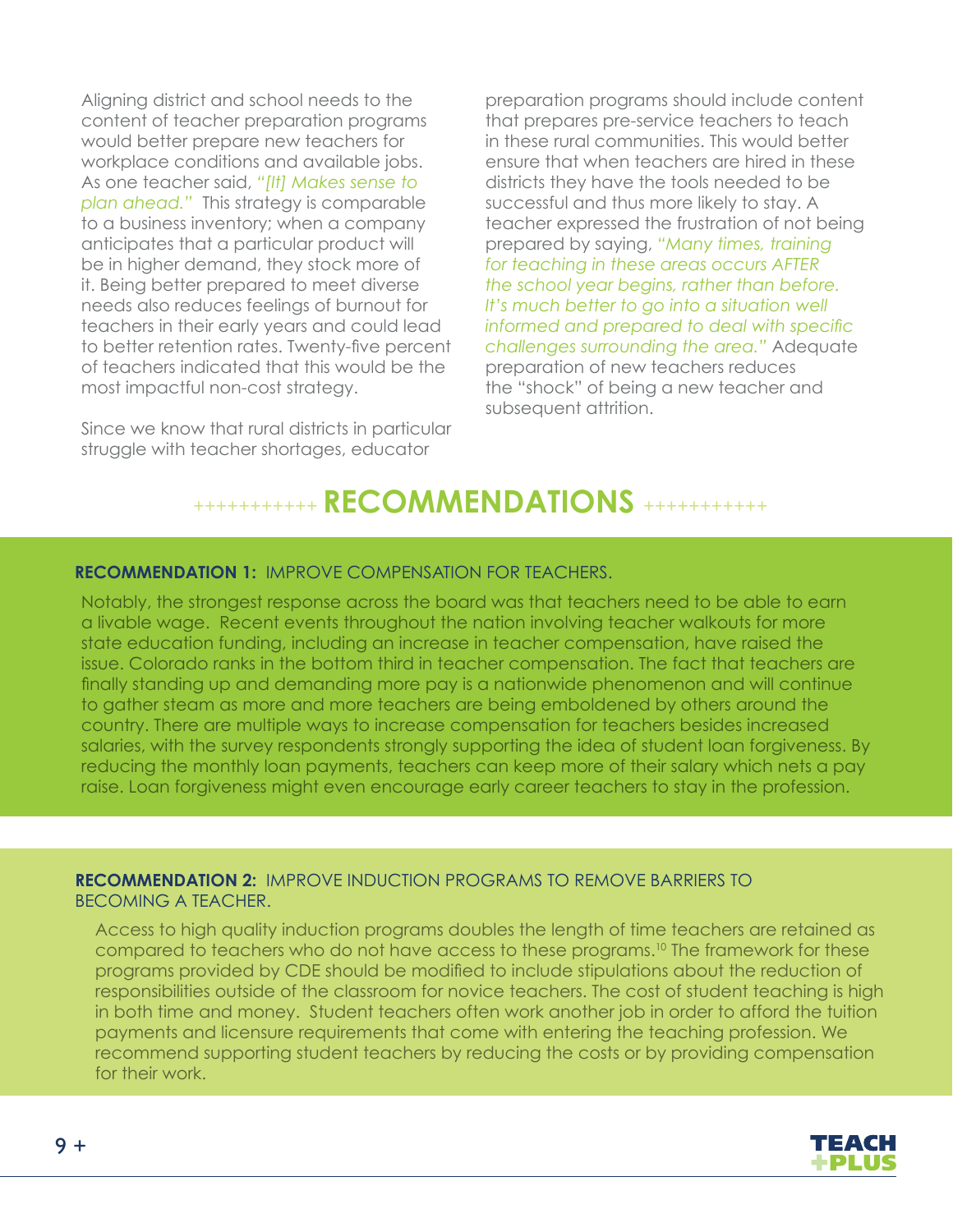#### **RECOMMENDATION 3:** BETTER EQUIP SCHOOL ADMINISTRATORS TO CREATE POSITIVE AND PRODUCTIVE BUILDING CLIMATES.

Leadership is a vital component in teacher retention. According to "The Influence of School Administrators on Teacher Retention Decisions,"<sup>11</sup> the most frequently-cited reason identified by teachers who had left their position was a lack of administrative support. Improved teacher retention requires increased training for administrators in research-based methods to create positive climate and culture, collaborative work environments, and to develop teacher leadership roles. HB18-1367, Leadership Professional Development for School Principals, was a bill that would have provided opportunities for districts to support principals to address these needs. Unfortunately, the bill failed in the Senate. We recommend the bill be brought up again next session and passed.

#### **RECOMMENDATION 4:** REDUCE FEES ASSOCIATED WITH BECOMING LICENSED AND OFFER ADDITIONAL COMPENSATION FOR NATIONAL BOARD CERTIFICATION.

In order to become a teacher, one must purchase a professional license with endorsements by passing costly exams to enter the classroom. These fees should be reduced or eliminated for those that cannot afford them. More grants or scholarships should be available. For example, the TEACH grant that gives teachers who are interested in teaching in a Title 1 school a stipend for their loans could be expanded upon. This loan is distributed upfront with an agreement to serve a subsequent number of years in the classroom. More funding for Teacher Cancellation programs, in which a percentage of the loan is cancelled for each year of teaching experience, would also make teaching a more attractive profession. We suggest that these funds come from ESSA Title II part A, or annual state allocations. Additionally, teachers may increase mastery of teaching by having opportunities to increase their compensation with National Board Certification or advanced degrees.

### +++++++++++++++++ **CONCLUSION** +++++++++++++++++

Teaching is a unique profession with many challenges. The state is taking needed steps to address recruitment of new teachers with solutions like the Colorado Quality Teacher Recruitment Grant Program, investing in Teacher Cadet, and "grow your own" programs. However, more needs to be done to retain teachers and those who are already participating in teacher preparation programs. Based on the responses that were gathered from current duty teachers, the state needs to take action to provide better/more access to professional development for administrators in order to create more positive school climates, modify the framework for induction programs to include reducing workloads for novice teachers, and provide more grant availability for license fees.

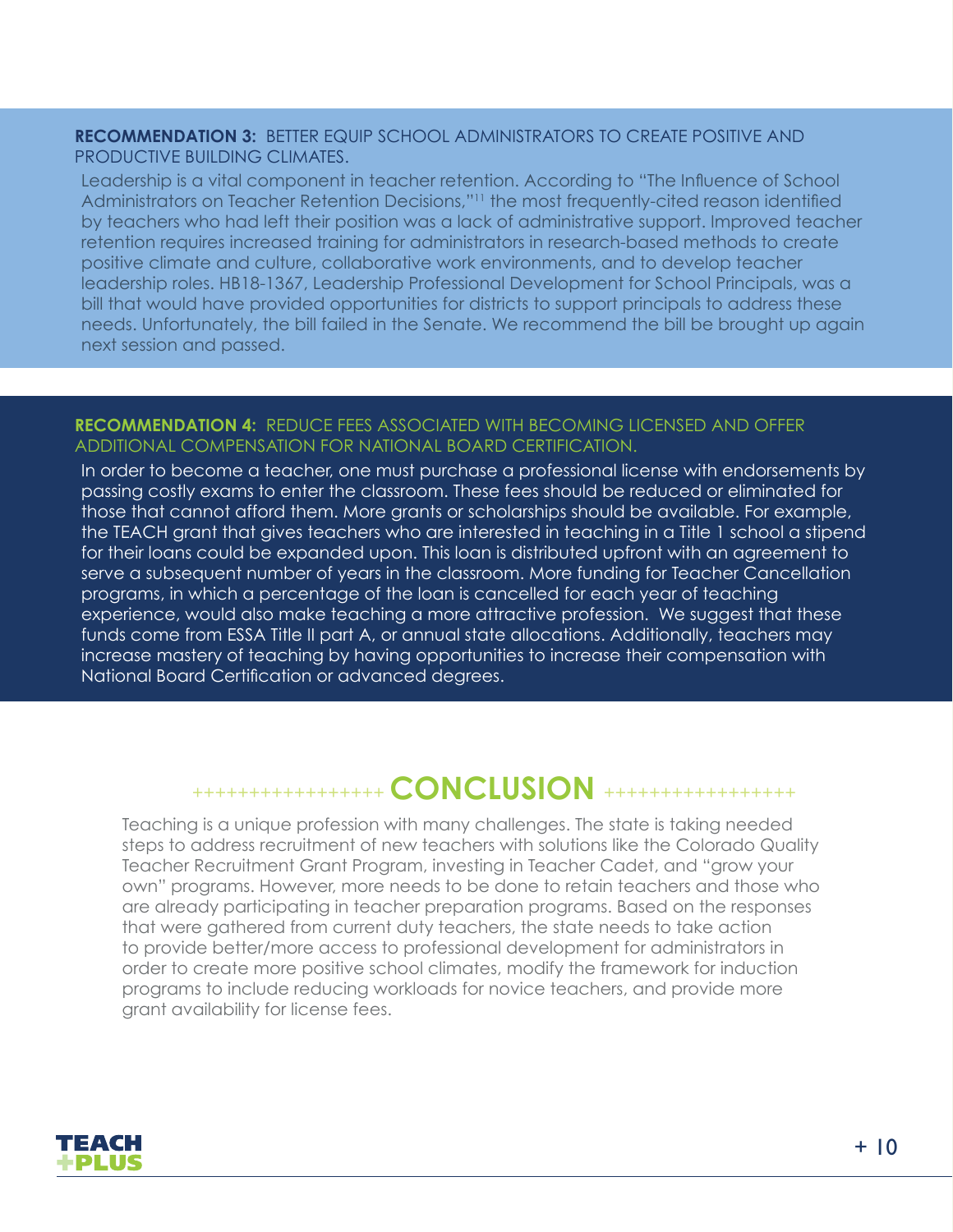# +++++++++++++++ **ENDNOTES** +++++++++++++++

**1** Colorado General Assembly. (2017, April 21). Strategic Plan To Address Teacher Shortages. Retrieved May 17, 2018, from https://leg.colorado.gov/bills/hb17-1003

**2** O'Neil, C. (2017) Educator Shortage Strategic Action Plan. Retrieved from http://cosfp. org/HomeFiles/EducatorShortage/BOE\_EducatorShortagePlan\_Nov2017.pdf

**3** Question 3: School Type (N= 300) "I am currently a teacher in a Colorado public school (district) (89 percent), "I am currently a teacher in a Colorado public school (charter)" (10 percent). Results may not sum to 100 percent due to rounding.

- **4** Question 4: Years of Experience (N=300) "Less than 4 years (13 percent), "4-9 years (27 percent), "10-14 years (16 percent), "15 or more years" (40%), "None Reported" (4%).
- **5** Question 5: "Which of the following best describes your school setting?" (N=299) "Rural setting" (28 percent), "suburban setting" (47 percent), "urban setting" (23%), "other" (3%).

**6** Question 2: "If you had to pick one strategy from this cost category [high cost] that you believe would be the most effective, which one would you choose?" (N=292) "Offer student loan forgiveness" (23 percent), "Consider state salary equalization aid to incentivize districts to voluntarily raise minimum teacher and early child care provider salaries and wages." (22 percent), "Consider implementing a differentiated pay scale for teachers in low-income districts and schools teaching in shortage areas" (9 percent), "Provide supplemental compensation for teachers working in hard-to-staff schools (particularly remote rural schools)" (10 percent), "Increase the number of teachers trained through traditional and alternative educator preparation programs that include teacher residencies and grow your own programs" (8 percent), "Explore the possibility of minimum teacher and early child care provider salaries." (7 percent), "Offer scholarships that attract teachers of color to complete licensure requirements and enter teaching" (6 percent), "Offer housing incentives" (6 percent), "Institute tax credits for early child care providers and education professionals" (4 percent), "Offer scholarships for content teacher shortage areas to complete licensure requirements and enter teaching" (3 percent), "Establish subsidies for early child care and education businesses to increase the salaries and wages of early child care" (2 percent). Results may not sum to 100 percent due to rounding.

**7** Question 4: "If you had to pick one strategy from this cost category [moderate/ high cost] that you believe would be the most effective, which one would you choose?" (N=299) "Provide districts funding to increase paraprofessional support for teachers and students" (17 percent), "Support teacher national board certification to encourage remaining in the classroom, professional recognition, career and leadership advancement, and increased salary and compensation" (13 percent), "Provide reduced teaching loads for novice teachers" (13 percent), "Provide financial support to teacher candidates through student teaching stipends" (10 percent), "Provide reduced teaching loads for mentor teachers to work more strategically with novice teachers" (9 percent), "Support peer review and mentorship as an advancement opportunity for distinguished teachers" (9 percent), "Allow retired teachers to re-enter the profession in rural, suburban, and urban districts" (8 percent), "Provide improved educational leadership preparation and professional development to assist principals in creating positive school climate and culture" (7 percent), "Provide transportation and technology stipends for rural teachers and student teachers placed in rural schools" (5 percent), "Create and provide